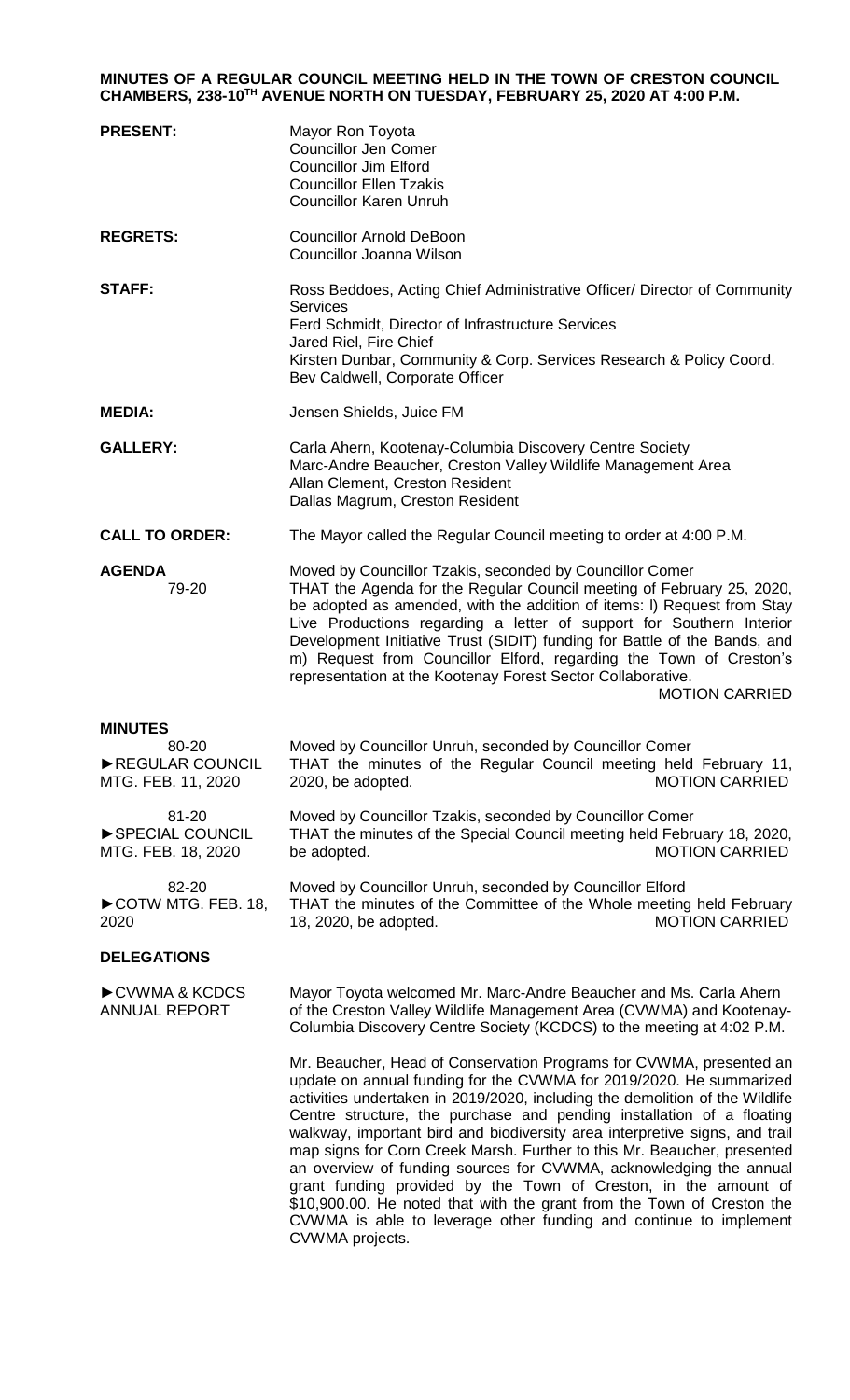Ms. Ahern, Senior Manager at KCDCS, presented a summary of the Society's activities in 2019. She presented an overview of visitor numbers, programs delivered, tours, special events hosted, future program planning, promotions and communications. Ms. Ahern noted in 2019 the Centre was open for 122 days, welcoming more than 5,100 visitors.

Councillor Elford asked for a progress update on the construction of the new Discovery Centre. Ms. Ahern noted that KCDCS has consulted with experienced project developers and multi-disciplinary consultancies to determine next steps; further to this, KCDCS is in talks with other parties regarding possible partnerships.

Mayor Toyota thanked Mr. Beaucher and Ms. Ahern for their presentations and Mr. Beaucher and Ms. Ahern left the meeting at 4:16 P.M.

**ITEMS OF BUSINESS**

83-20 ►CVWMA & KCDCS ANNUAL REPORT

Moved by Councillor Elford, seconded by Councillor Tzakis THAT the 2019/2020 Update on Annual Funding for the Creston Valley Wildlife Management Area (CVWMA) and the Kootenay-Columbia Discovery Centre Society (KCDCS), 2019 Summary of Activities, presented by Marc-Andre Beaucher, Head of Conservation Programs for CVWMA and Carla Ahern, Senior Manager at KCDCS, be received. MOTION CARRIED

84-20 ►RECOMMENDATIONS COTW MTG. FEB. 18, 2020

►CV CHAMBER OF COMMERCE RE: MEMBERSHIP

►CITY OF PORT

►VEHICLE IDLING REGULATIONS

PHARMACARE PROGRAM

Moved by Councillor Comer, seconded by Councillor Elford THAT Recommendation Nos. 1 to 9 from the Regular Committee of the Whole meeting held February 18, 2020, be adopted as follows:

## **RECOMMENDATION NO. 1:**

THAT the invitation from the Creston Valley Chamber of Commerce regarding membership, be received; THAT, Council directs staff to survey other local governments in the Kootenay Region to ascertain if they are members of their respective Chambers of Commerce; AND FURTHER, THAT staff bring the results of that survey back to a future Committee of the Whole meeting for further consideration.

#### MOODY RE: NATIONAL **RECOMMENDATION NO. 2:**

THAT the request from the City of Port Moody to support a Universal Public National Pharmacare Program, be received; AND FURTHER, THAT the Mayor is authorized to write the Federal Minister of Health in support of a Universal Public National Pharmacare Program.

## **RECOMMENDATION NO. 3:**

THAT correspondence from Brian Grant, Dianne Grant, Diane Furlong, Clements Verhoeven, Jackie Moore, Alexandra Ewashen, Drew Galius and Joanne Galius; all regarding the establishment of vehicle idling regulations in the Town of Creston, be received.

# ►AIR QUALITY POLICY **RECOMMENDATION NO. 4:**

THAT the Council Direction Request and Staff Briefing Note from the Chief Administrative Officer regarding an Air Quality Policy, be received; THAT, Policy HUM-002-011 (Vehicle Idling Control Policy) is hereby rescinded; THAT, Council consider a new policy HUM-002-011 (Municipal Vehicle Anti-Idling Policy), a copy of which is attached to and forms a part of these minutes as Appendix "l", at a future Regular Council meeting; THAT, Policy SER-009-001 (No Smoking in Public Policy) is hereby rescinded; AND FURTHER, THAT Council consider a new policy SER-009-001 (Clean Air in Public Spaces Policy), a copy of which is attached to and forms a part of these minutes as Appendix "ll", at a future Regular Council meeting.

respect to air quality in the Creston Valley related to open burning, vehicle

►RDCK RE: AIR QUALITY CONTROL **RECOMMENDATION NO. 5:** THAT the Mayor write the Regional District of Central Kootenay, to request that the Regional District consider taking a policy approach with

idling and solid fuel burning appliances.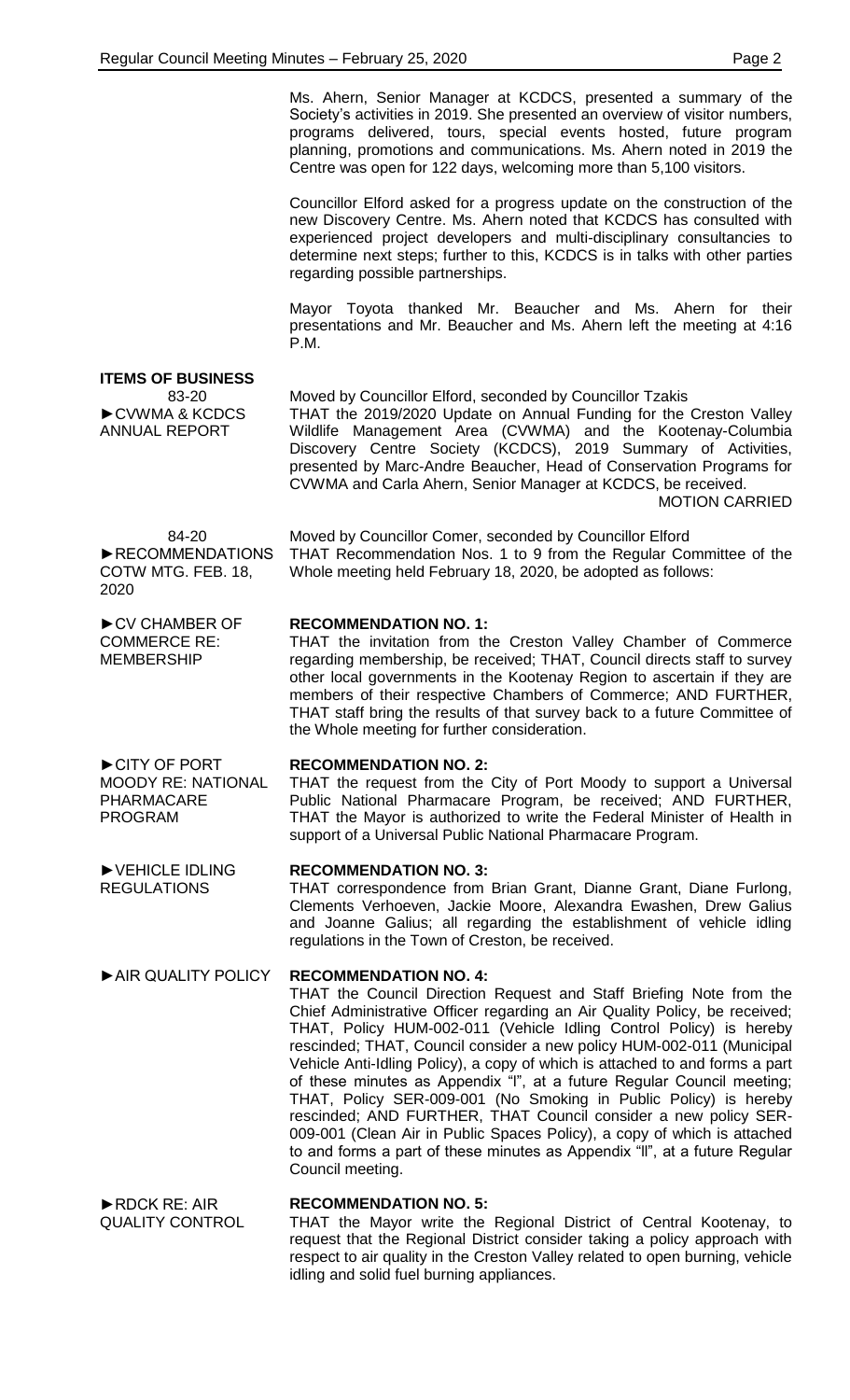| STAFF TRAINING &<br><b>DEVELOPMENT</b><br><b>POLICY</b>                               | <b>RECOMMENDATION NO. 6:</b><br>THAT the Council Direction Request from the Chief Administrative Officer<br>regarding Staff Training and Development Policy, be received; THAT<br>Policy HUM-004-001 (Training and Development Policy) is hereby<br>rescinded; AND FURTHER, THAT council consider a new policy HUM-<br>004-001 (Training and Development Policy), a copy of which is attached to<br>and forms a part of these minutes as Appendix "III", at a future Regular<br>Council meeting.                                                                                                                                                                                                                         |
|---------------------------------------------------------------------------------------|--------------------------------------------------------------------------------------------------------------------------------------------------------------------------------------------------------------------------------------------------------------------------------------------------------------------------------------------------------------------------------------------------------------------------------------------------------------------------------------------------------------------------------------------------------------------------------------------------------------------------------------------------------------------------------------------------------------------------|
| CLOSED COUNCIL<br><b>MEETING POLICY</b>                                               | <b>RECOMMENDATION NO. 7:</b><br>THAT The verbal report by the Chief Administrative Officer regarding the<br>Closed Council Meeting Policy, be received; THAT, staff is directed to<br>conduct a survey of several local governments as to their procedures with<br>respect to Closed Council Meeting Policies and bring the results of that<br>survey to a Regular Council Meeting for information; AND FURTHER,<br>THAT, Council directs staff to bring forward a revised Closed Council<br>Meeting Policy (GOV-001-036) for consideration at a future Regular<br>Council meeting.                                                                                                                                      |
| RDCK RURAL<br><b>AFFAIRS COMMITTEE</b><br><b>MEETING</b>                              | <b>RECOMMENDATION NO. 8:</b><br>THAT the invitation from the Regional District of Central Kootenay Rural<br>Affairs Committee to attend the Rural Affairs Committee meeting, be<br>received; AND FURTHER, THAT Mayor Toyota and Councillor Elford are<br>authorized to attend the Rural Affairs Committee in Nelson on February<br>19, 2020, with expenses paid as per Policy.                                                                                                                                                                                                                                                                                                                                           |
| CRAWFORD HILL<br><b>RESERVOIR SITE</b>                                                | <b>RECOMMENDATION NO. 9:</b><br>THAT the Council Direction Request and Staff Briefing Note from the<br>Director of Community Services regarding the Crawford Hill Reservoir<br>Site, be received; THAT, Council directs staff to complete the<br>environmental restoration of the former open water reservoirs as per<br>funding received from Columbia Basin Trust in the amount of \$75,000.00;<br>THAT, staff draft a preliminary development plan for the reservoir site to<br>be used as public open space with consideration of the public input<br>received to date; AND FURTHER, THAT staff present the development<br>plan at an upcoming public meeting to seek further public input.<br><b>MOTION CARRIED</b> |
| 85-20<br>CV THUNDERCATS<br><b>REQUEST FOR</b><br><b>ADVERTISING</b><br><b>SUPPORT</b> | Moved by Councillor Unruh, seconded by Councillor Comer<br>THAT the invoice from the Creston Valley Thundercats Junior B Hockey<br>Club, regarding annual advertising, be received; AND FURTHER, THAT<br>Council approves advertising in the Creston Valley Thundercats Junior B<br>Hockey Club 2020/2021 Program, and Rink Board advertising, for a total<br>expenditure of \$1,726.25 to be allocated from Council's 2020 Advertising<br><b>MOTION CARRIED</b><br>Budget.                                                                                                                                                                                                                                              |
| 86-20<br>GRANT REQUEST<br>RE: ZONE 7 55 +<br><b>SENIOR GAMES</b>                      | Moved by Councillor Unruh, seconded by Councillor Comer<br>THAT the request from the Zone 7 55+, BC Senior Games, for a<br>Discretionary Grant, be received; AND FURTHER, THAT Council declines<br>the request from Zone 7 55+, BC Senior Games for a Discretionary Grant<br>in the amount of \$500.00, to assist with expenses for member<br>participation in the BC Senior Games in Richmond BC, in September<br><b>MOTION CARRIED</b><br>2020.                                                                                                                                                                                                                                                                        |
| 87-20<br>GRANT REQUEST<br><b>RE: PCSS GIRLS</b><br><b>BASKETBALL</b>                  | Moved by Councillor Elford, seconded by Councillor Unruh<br>THAT the request from the Prince Charles Secondary School Senior Girls<br>Basketball Team, for a Discretionary Grant, be received; AND FURTHER,<br>THAT Council approves the request from the Prince Charles Secondary<br>School Senior Girls Basketball Team, for a Discretionary Grant in the<br>amount of \$500.00, to assist with expenses associated with participation<br>in the Provincial Basketball Championships, in Langley BC, in February<br>2020.<br><b>MOTION CARRIED</b>                                                                                                                                                                     |
| 88-20<br>▶ WILDERNESS<br><b>COMMITTEE RE:</b><br><b>TRANS MTN. PIPELINE</b>           | Moved by Councillor Elford, seconded by Councillor Tzakis<br>THAT the correspondence from the Wilderness Committee regarding the<br><b>MOTION CARRIED</b><br>Trans Mountain Pipeline, be received.                                                                                                                                                                                                                                                                                                                                                                                                                                                                                                                       |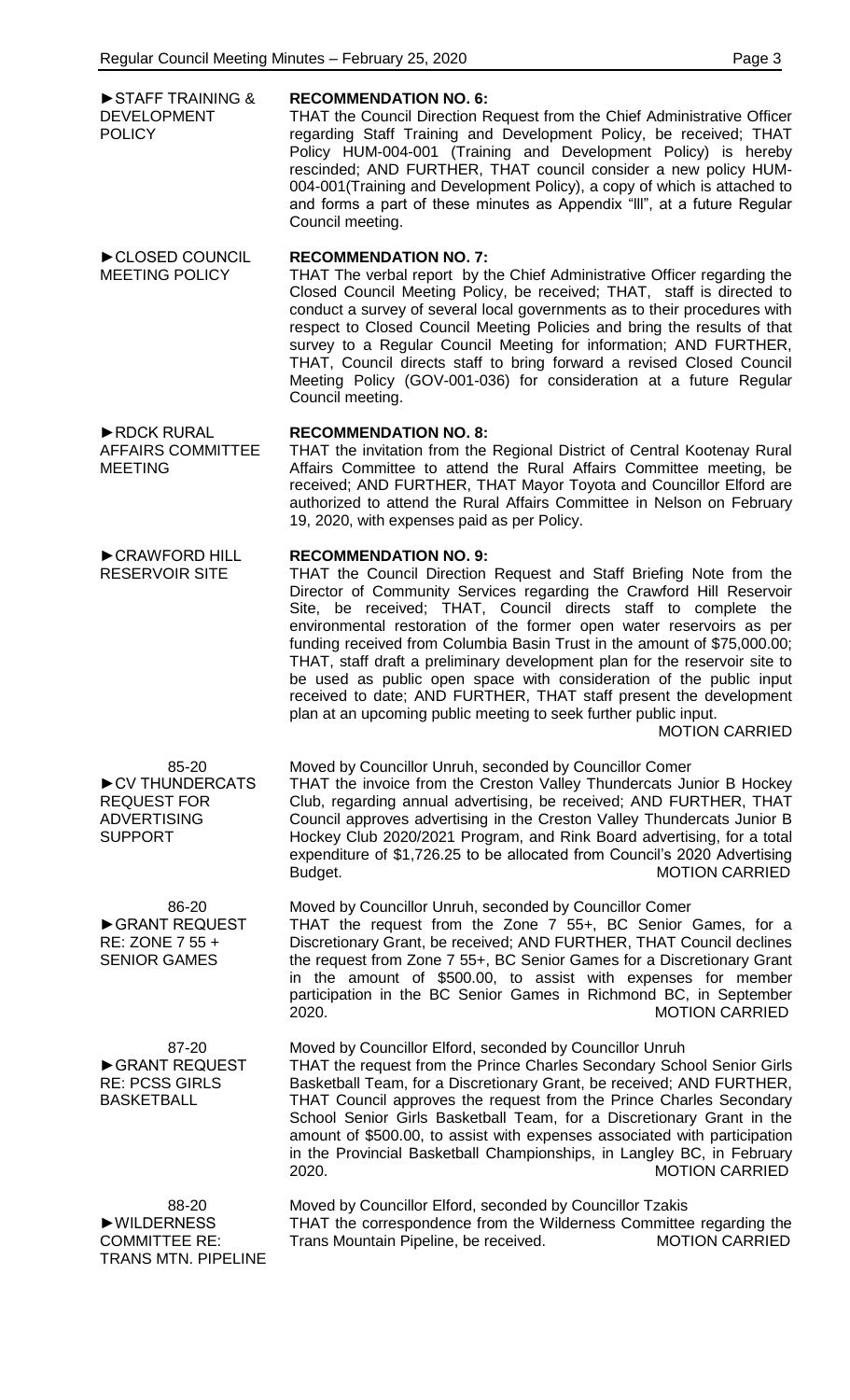| 89-20<br>CLOSED COUNCIL<br><b>MEETING POLICY</b>                        | Moved by Councillor Unruh, seconded by Councillor Comer<br>THAT the Council Direction Request from the Chief Administrative Officer,<br>regarding the Closed Council Meeting Policy, be received; THAT Policy<br>GOV-001-036 (Closed Council Policy) is hereby rescinded; AND<br>FURTHER, THAT the new GOV-001-036 (Closed Council Meeting<br>Policy), a copy of which is attached to and forms a part of these minutes<br><b>MOTION CARRIED</b><br>as Appendix "I", be adopted.                                                                                                                                                                                                                    |
|-------------------------------------------------------------------------|-----------------------------------------------------------------------------------------------------------------------------------------------------------------------------------------------------------------------------------------------------------------------------------------------------------------------------------------------------------------------------------------------------------------------------------------------------------------------------------------------------------------------------------------------------------------------------------------------------------------------------------------------------------------------------------------------------|
| 90-20<br>TRAINING AND<br><b>DEVELOPMENT</b><br><b>POLICY</b>            | Moved by Councillor Elford, seconded by Councillor Unruh<br>THAT Policy HUM-004-001 (Training and Development Policy) is hereby<br>rescinded; AND FURTHER, THAT the new Policy HUM-004-001 (Training<br>and Development Policy), a copy of which is attached to and forms a part<br>of these minutes as Appendix "II", be adopted.<br><b>MOTION CARRIED</b>                                                                                                                                                                                                                                                                                                                                         |
| $91 - 20$<br>MUNICIPAL VEHICLE<br><b>IDLING POLICY</b>                  | Moved by Councillor Elford, seconded by Councillor Comer<br>THAT Policy HUM-002-011 (Vehicle Idling Control Policy) is hereby<br>rescinded; AND FURTHER, THAT the new Policy HUM-002-011<br>(Municipal Vehicle Idling Policy), a copy of which is attached to and forms<br>a part of these minutes as Appendix "III", be adopted.<br><b>MOTION CARRIED</b>                                                                                                                                                                                                                                                                                                                                          |
| 92-20<br>CLEAN AIR IN<br><b>PUBLIC SPACES</b><br><b>POLICY</b>          | Moved by Councillor Comer, seconded by Councillor Elford<br>THAT Policy SER-009-001 (No Smoking in Public Spaces Policy) is<br>hereby rescinded; AND FURTHER, THAT the new Policy SER-009-001<br>(Clean Air in Public Spaces Policy), a copy of which is attached to and<br>forms a part of these minutes as Appendix "IV", be adopted.<br><b>MOTION CARRIED</b>                                                                                                                                                                                                                                                                                                                                    |
| 93-20<br>DELAYED LATE<br><b>PAYMENT FOR</b><br><b>BUSINESS LICENCES</b> | Moved by Councillor Unruh, seconded by Councillor Elford<br>THAT the Request for Decision from the Director of Community Services,<br>regarding delaying the deadline for the late payment fee for 2020<br>Business Licences, be received; THAT, Council extends the deadline for<br>the payment of 2020 Business Licences from January 31, 2020 to March,<br>15, 2020; THAT Council delays the application of the \$20.00 late payment<br>fee for Business Licence fees not paid by January 31 to March 16, 2020;<br>AND FURTHER, THAT staff is authorized to reimburse the \$20.00 late<br>payment fee to those businesses that paid the fee prior to March 16,<br><b>MOTION CARRIED</b><br>2020. |
| 94-20<br>STAY LIVE<br><b>PRODUCTIONS RE:</b><br><b>LTR OF SUPPORT</b>   | Moved by Councillor Tzakis, seconded by Councillor Unruh<br>THAT the Mayor is authorized to write a letter of support for Stay Live<br>Productions' application for funding from the Southern<br>Interior<br>Development Initiative Trust, with respect to the "Battle of the Bands"<br>Concert in the Creston Valley.<br><b>MOTION CARRIED</b>                                                                                                                                                                                                                                                                                                                                                     |
| $95 - 20$<br>▶ KOOTENAY FOREST<br><b>SECTOR</b><br><b>COLLABORATIVE</b> | Moved by Councillor Unruh, seconded by Councillor Comer<br>THAT Council appoints Councillor Elford as the Town of Creston's<br>representative to the Kootenay Forest Sector Collaborative Working<br>Group for the year 2020; AND FURTHER, THAT Councillor Elford is<br>authorized to claim expenses paid as per Policy for any out of town travel<br>to meetings associated with the Kootenay Forest Sector Collaborative.<br><b>MOTION CARRIED</b>                                                                                                                                                                                                                                                |
| <b>NEW BUSINESS</b>                                                     |                                                                                                                                                                                                                                                                                                                                                                                                                                                                                                                                                                                                                                                                                                     |

## **REPORTS OF REPRESENTATIVES**

►CLR ELFORD Councillor Elford reported on his attendance at a Regional District of Central Kootenay Rural Affairs Committee meeting, a Creston Community Forest meeting and a Kootenay Forest Sector Collaborative meeting. ►CLR TZAKIS Councillor Tzakis reported on her attendance at the Creston Valley Business Awards Gala. ►CLR UNRUH Councillor Unruh reported on her attendance at the Kootenay East Regional Hospital District meeting.